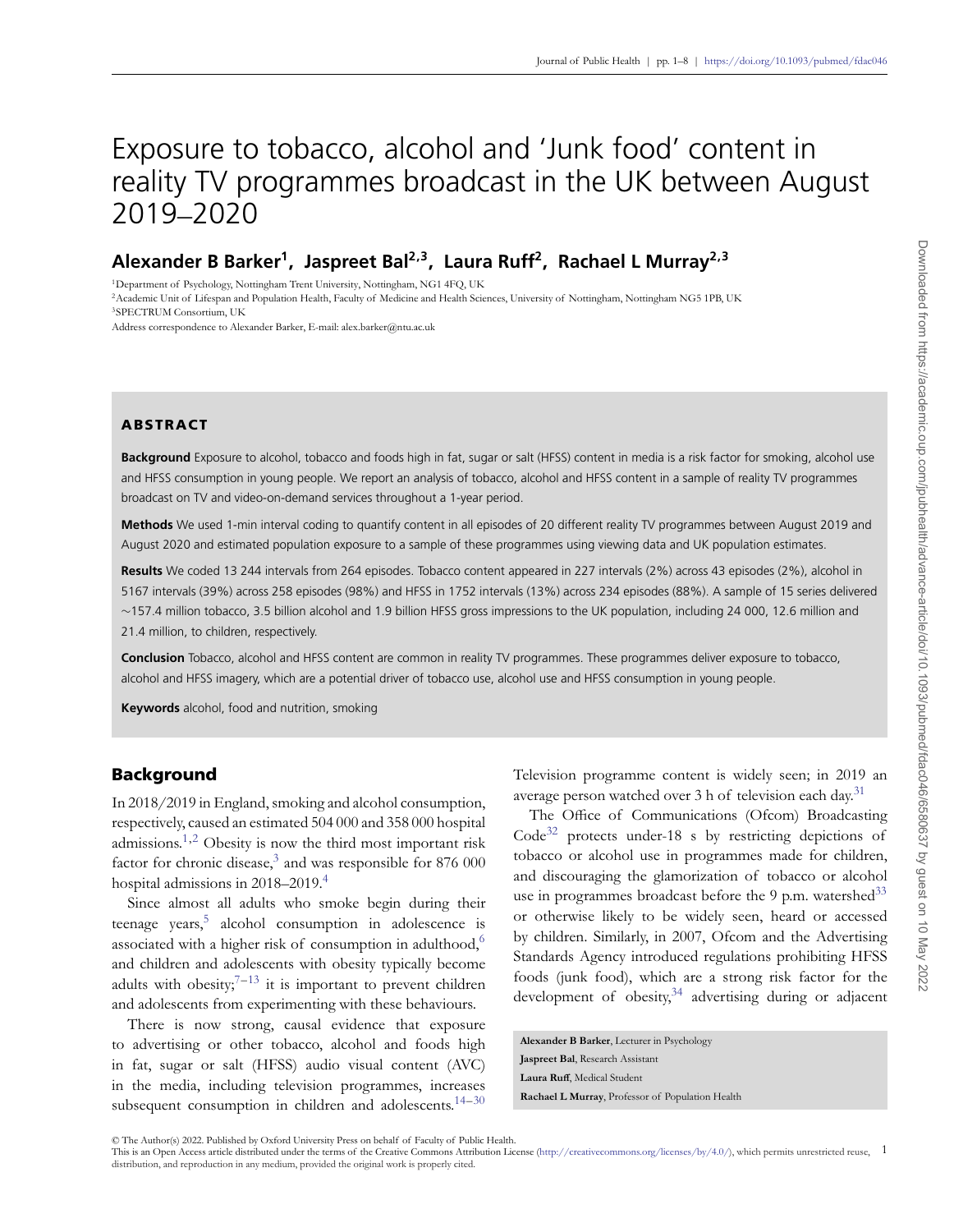<span id="page-1-1"></span><span id="page-1-0"></span>to programmes commissioned for, principally directed at, or likely to appeal particularly to audiences below the age of 16 in the UK.<sup>[35,](#page-7-5)[36](#page-7-6)</sup> Further, the 2018 update to the UK Government Childhood Obesity plan proposes to extend the Ofcom prohibition to include programmes broadcast before the 9 pm watershed.<sup>[33](#page-7-3),[37](#page-7-7)</sup>

<span id="page-1-5"></span><span id="page-1-3"></span><span id="page-1-2"></span>Despite these regulatory controls, $32$  tobacco and alcohol imagery remains prevalent in prime-time television programmes $38-41$  $38-41$  and there is evidence that HFSS content may also appear in popular contemporary media.[42](#page-7-10) We have previously demonstrated that reality television shows contain high levels of tobacco and alcohol imagery,  $38,43-45$  $38,43-45$  $38,43-45$  $38,43-45$  $38,43-45$  and are often more prevalent than other programme types broadcast within UK prime-time television viewing times. $40,41$  $40,41$  At the same time, reality TV is likely to appeal to people by providing a form of escapism by presenting an aspirational reality for viewers,  $46,47$  $46,47$  likely to attract younger viewers.  $43,45$  $43,45$ According to Social Learning Theory,<sup>48</sup> people will imitate the behaviours of influential others, positing the idea that reality TV influences peoples' behaviours based on what they see on screen; in this way reality TV may be a major driver of unhealthy behaviours.

<span id="page-1-10"></span><span id="page-1-9"></span>The current study therefore quantifies tobacco, alcohol and HFSS AVC in a wider sample of reality TV programmes broadcast on UK television throughout a 1-year period, on both broadcast television and video-on-demand (VOD) services, and estimates the population exposure to this content in a sample of programmes.

## **Methods**

We chose to include all new reality TV programmes (those chronicling people in their daily lives or in fabricated scenarios representing everyday life) which aired on either broadcast TV or VOD services between 1 August 2019 and 1 August 2020 (If a series had started prior to this date, we included the series as a whole).

For every reality TV programmes, we viewed all episodes and measured tobacco, alcohol and HFSS content using 1-min interval coding, a semi-quantitative method, which involved coding each 1-min interval of every episode for the presence of alcohol, tobacco and HFSS content in the following categories $38-41,43,49$  $38-41,43,49$  $38-41,43,49$  $38-41,43,49$  $38-41,43,49$ :

- <span id="page-1-12"></span>• *Actual Use*: Use of tobacco, alcohol or HFSS on screen by any character, such as seeing a person smoke a cigarette, drink from a pint glass of beer or consuming HFSS food.
- *Implied Use*: Any inferred tobacco, alcohol or HFSS consumption or use without any actual use on screen, such as a verbal reference that a person is going to smoke or drink or eat HFSS food, or a behavioural reference such

as removing a cigarette from a packet, holding an alcoholic drink or holding HFSS food.

- *Tobacco paraphernalia/Other Alcohol Reference*: The presence on screen of tobacco, alcohol or HFSS-related materials, such as a lighter, a beer pump/bottle or an HFSS food container or packaging.
- *Brand Appearance*: The presence of clear and unambiguous tobacco, alcohol or HFSS branding, such as seeing a brand on a cigarette packet, beer bottle or food packaging.

<span id="page-1-8"></span><span id="page-1-7"></span><span id="page-1-6"></span><span id="page-1-4"></span>Tobacco, alcohol and/or HFSS content were recorded as present in the 1-min interval if there was one appearance of any category. More than one category could be coded in a single interval, for example both alcohol and tobacco use. Multiple instances of the same category in the same interval were recorded as one event, but if the same event overlapped two intervals, this was coded as two separate events. One-third of the recorded footage was coded separately by two authors to ensure accuracy and reliability in the coding method.

<span id="page-1-13"></span><span id="page-1-11"></span>HFSS content was checked against the Ofcom 'Big 6' cat-egories of food,<sup>[36](#page-7-6)</sup> HFSS brands were recorded and checked against the Nutrient Profiling  $\text{Tool}^{50}$  $\text{Tool}^{50}$  $\text{Tool}^{50}$  to ensure that the brand was in fact an HFSS product. HFSS brands were also included if they are associated with HFSS food, such as food delivery services (e.g. Deliveroo) or food establishments (e.g. McDonalds), as well as brands which were not necessarily for HFSS products but the overarching brand is (e.g. Diet Coca Cola), as key features of the brand are also used and this product could act as an 'alibi brand'.<sup>51-[53](#page-7-20)</sup>

<span id="page-1-18"></span><span id="page-1-17"></span><span id="page-1-16"></span><span id="page-1-15"></span><span id="page-1-14"></span>We estimated the UK audience population exposure using viewing data from  $Diqital.1^{54}$  $Diqital.1^{54}$  $Diqital.1^{54}$  and UK mid-year population estimates for 2020 combined with numbers of tobacco, alcohol and HFSS appearances to estimate gross and per capita impressions by age group, using previously reported methods.<sup>[43,](#page-7-11)[45,](#page-7-12)[55,](#page-7-22)[56](#page-7-23)</sup> The method involves combining viewership (obtained from viewing figures) with the number of tobacco/alcohol/HFSS appearances per episode to provide gross impressions (the estimated number of tobacco/alcohol/HFSS exposures delivered). Dividing gross impressions by population mid-year estimates provided per capita impressions— the estimated number of tobacco/alcohol/HFSS impressions delivered to each person. Both gross and per capita impressions were computed by age group. The confidence level was set to 95%.

# **Results**

In total, we recorded 13 244 1-min intervals of footage (220.7 h), across 264 episodes from 20 different reality TV programmes [\(Table 1](#page-2-0)). Netflix was the only VOD service which included programming which was coded.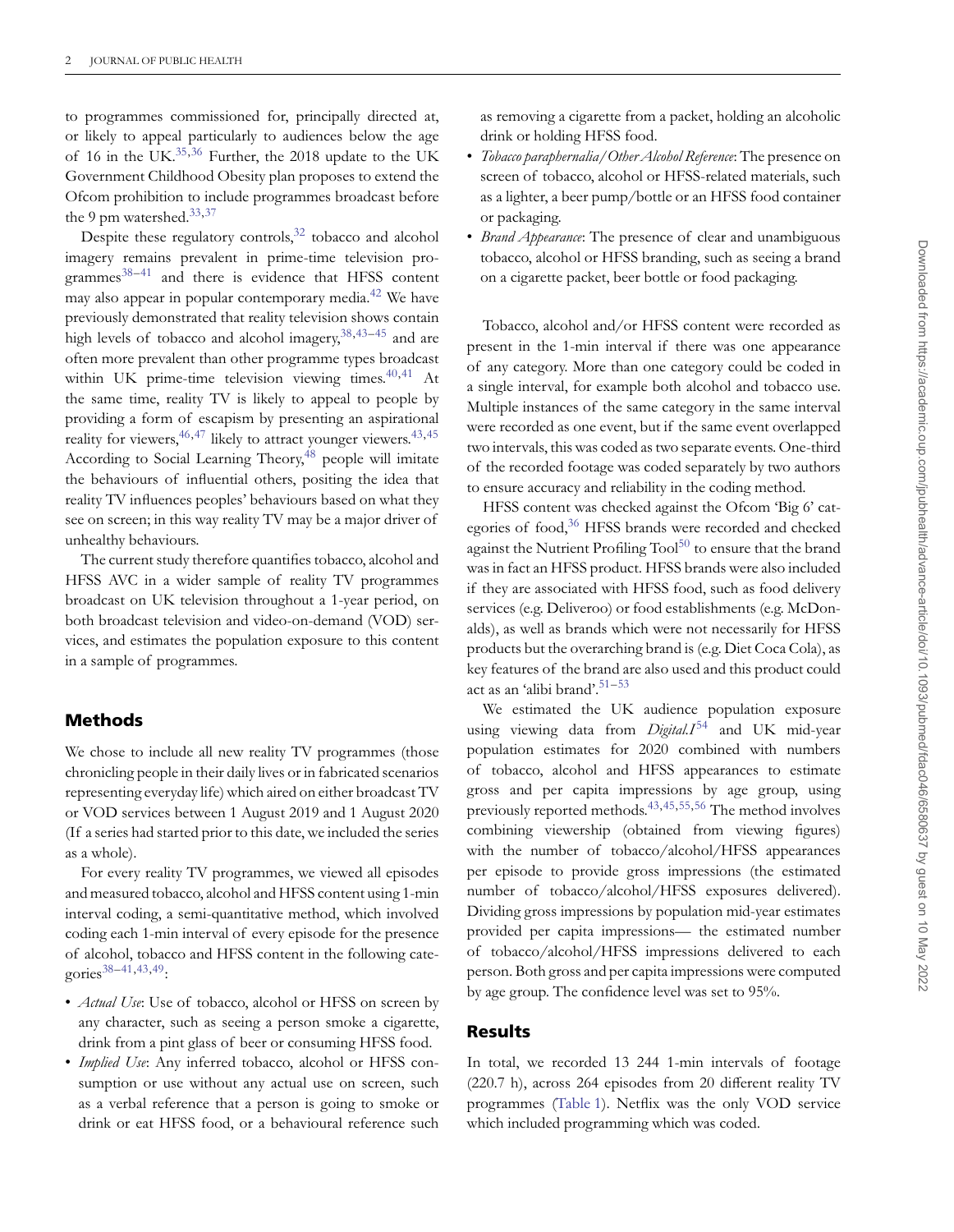| Title                                 | Series No.     | TV/Vod    | Channel        | Country of<br>Origin | No. of<br>episodes | Date first episode aired in<br>the UK                                 |
|---------------------------------------|----------------|-----------|----------------|----------------------|--------------------|-----------------------------------------------------------------------|
| Absolutely Ascot*                     | $\overline{2}$ | <b>TV</b> | <b>ITVBe</b>   | <b>UK</b>            | 8                  | 22 <sup>nd</sup> September 2019                                       |
| Ferne McCann First Time Mum*          | 4              | <b>TV</b> | <b>ITVBe</b>   | <b>UK</b>            | 3                  | 30 <sup>th</sup> October 2019                                         |
| Geordie Shore*                        | 20             | <b>TV</b> | <b>MTV</b>     | <b>UK</b>            | 10                 | 29 <sup>th</sup> October 2019                                         |
| Gemma Collins: Diva Forever*          | $\overline{2}$ | <b>TV</b> | <b>ITVBe</b>   | <b>UK</b>            | 5                  | 7 <sup>th</sup> August 2019                                           |
| Gemma Collins: Diva on Lockdown*      | $\mathbf{1}$   | <b>TV</b> | <b>ITVBe</b>   | <b>UK</b>            | 3                  | 26 <sup>th</sup> April 2020                                           |
| Ibiza Weekender*                      | 6              | <b>TV</b> | ITV2           | <b>UK</b>            | 10                 | 5 <sup>th</sup> Jan 2020                                              |
| I'm a celebrity, get me out of here!* | 19             | <b>TV</b> | <b>ITV</b>     | <b>UK</b>            | 22                 | 17 <sup>th</sup> November 2019                                        |
| Keeping up with the Kardasians*       | 17             | <b>TV</b> | E!             | US.                  | 12                 | 15 <sup>th</sup> September 2019                                       |
| Love is Blind                         | 1              | VOD       | <b>Netflix</b> | <b>US</b>            | 10                 | 13 <sup>th</sup> February 2020                                        |
| Love Island: Australia*               | $\overline{2}$ | <b>TV</b> | <b>ITVBe</b>   | Australia            | 29                 | 14 <sup>th</sup> October 2019                                         |
| Love Island: Winter                   |                | <b>TV</b> | ITV2           | <b>UK</b>            | 36                 | 12 <sup>th</sup> January 2020                                         |
| Made in Chelsea*                      | 18             | <b>TV</b> | E4             | <b>UK</b>            | 11                 | 2 <sup>nd</sup> September 2019                                        |
| Made in Chelsea                       | 19             | <b>TV</b> | E4             | <b>UK</b>            | 6                  | 23rd March 2020                                                       |
| Married at First Sight: Australia     | $\overline{4}$ | <b>TV</b> | Channel 4      | Australia            | 26                 | 29 <sup>th</sup> June 2020                                            |
| Spencer, Vogue and Wedding two*       | 1              | <b>TV</b> | E4             | <b>UK</b>            | $\overline{4}$     | 21 <sup>st</sup> October 2019                                         |
| The Circle*                           | $\overline{2}$ | <b>TV</b> | Channel 4      | <b>UK</b>            | 22                 | 24 <sup>th</sup> September 2019                                       |
| The Real Housewives of Cheshire*      | 10             | <b>TV</b> | <b>ITVBe</b>   | <b>UK</b>            | 9                  | 9 <sup>th</sup> September 2019                                        |
| The Only Way is Essex*                | 25             | <b>TV</b> | <b>ITVBe</b>   | <b>UK</b>            | 11                 | 1 <sup>st</sup> September 2019                                        |
| Teen Mom UK*                          | 6              | <b>TV</b> | <b>MTV</b>     | <b>UK</b>            | 8                  | 24 <sup>th</sup> July 2019 (Mid-season<br>at start date of the study) |
| Too Hot to Handle                     |                | VOD       | <b>Netflix</b> | <b>US</b>            | 8                  | 17 <sup>th</sup> April 2020                                           |

#### <span id="page-2-0"></span>**Table 1** Summary of included programmes

∗Included in the population exposure estimate

## **Tobacco**

Tobacco content occurred in 227 intervals (2%) across 43 episodes (2%). Actual tobacco use was seen in seven intervals across four episodes, all featuring cigarette smoking. Implied use was seen in 24 intervals across 16 episodes. Tobacco paraphernalia was seen in 211 intervals across 36 episodes, with the most common being ash trays which were seen in 137 intervals, followed by lighters, cigarette packets, matches and other content which were seen in 44, 19, 2 and 9 intervals, respectively. In addition, 'no smoking signs' were seen in 27 intervals. Tobacco brands were seen in two intervals, with the brands 'Camel', 'Lucky Strike' and 'Marlboro' each being seen once on cigarette packets.

#### **Alcohol**

Alcohol content was seen in 5167 intervals (39%) across 258 episodes (98%). Actual alcohol use was seen in 966 intervals across 212 episodes, with wine/champagne the most common type (consumed in 582 intervals). Implied alcohol use was seen in 4177 intervals across 250 episodes, with the most common being a person holding a drink (3935 intervals). Alcohol paraphernalia was seen in 2369 intervals across 240 episodes, with the most commonly seen content being beer pumps/bottles seen in 1989 intervals. Alcohol branding

was seen in 479 intervals across 122 episodes. In total, 149 different brands were seen with the most seen brands being 'Peroni' which was seen 101 times across 58 intervals and 'Johnnie Walker', which was seen 84 times across 15 intervals (See [Fig. 1](#page-3-0)).

## **HFSS**

HFSS content was seen in 1752 intervals (13%) across 234 episodes (88%). Actual HFSS consumption was seen in 288 intervals across 137 episodes, with the most common food category consumed being confectionary in 73 intervals. Implied consumption was seen in 897 intervals across 180 episodes. Other HFSS content was seen in 924 intervals across 204 episodes with actual food being shown on screen the most frequently—399 intervals. HFSS branding was seen in 333 intervals across 102 episodes; in total 93 brands were seen with the most common being Coca Cola which appeared 87 times across 79 intervals, whereas Diet Coke was only seen 14 times (See [Fig. 2](#page-3-1)).

## **Comparison with previous study**

Compared with our previous analysis of reality TV pro-grammes,<sup>[45](#page-7-12)</sup> the proportion of intervals containing alcohol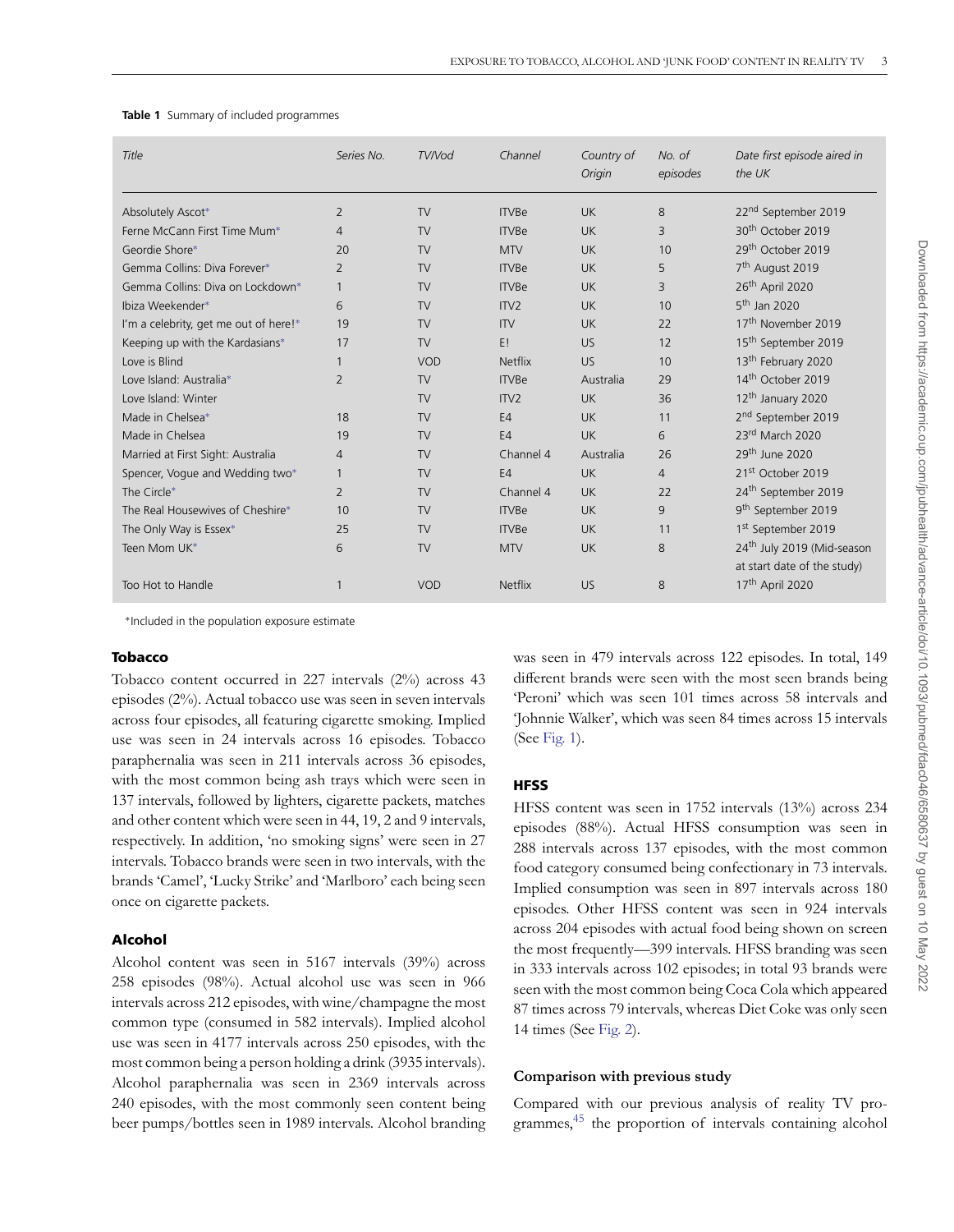

<span id="page-3-0"></span>Fig. 1 The top 10 most commonly occurring alcohol brands.



<span id="page-3-1"></span>Fig. 2 The top 10 most commonly occurring HFSS brands.

<span id="page-3-2"></span>Table 2 Comparison to previous study

|                     | Current study (13 244 intervals) | Previous study (5219 intervals,<br>(Barker et al., 2020)) | Significance (P) |
|---------------------|----------------------------------|-----------------------------------------------------------|------------------|
| Any Tobacco Content | 227                              | 110                                                       | 0.75             |
| Any Alcohol Content | 5167                             | 2212                                                      | 0.00             |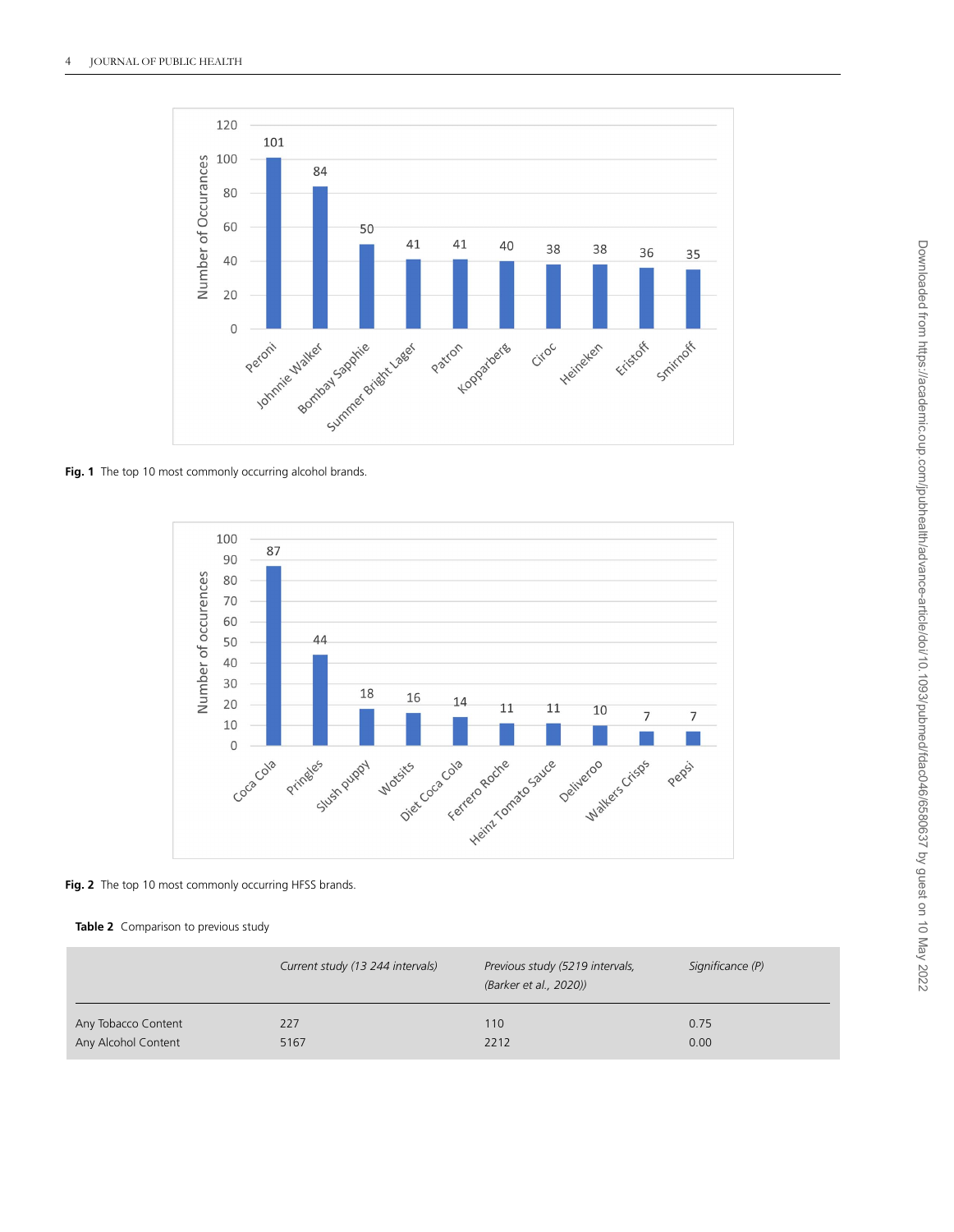content was significantly higher in the previous study (See [Table 2\)](#page-3-2).

#### **Difference between services/countries**

Significantly more tobacco (any content, use, implied, use, paraphernalia and branding) and HFSS content (any content, use, implied use, other content and branding) was seen on broadcast TV than on programmes viewed on Netflix. While there was no significant difference in the amount of any alcohol content and implied use shown, there were significant differences with use, branding and other content, with a higher proportion of intervals containing content shown on broadcast TV (See [Supplementary file 1\)](https://academic.oup.com/jpubhealth/article-lookup/doi/10.1093/pubmed/fdac046#supplementary-data).

While there was no significant difference in the amount of tobacco use and branding shown between countries, significantly more tobacco content, implied use and paraphernalia were shown in programmes from the UK than that from the USA or Australia. Significantly more intervals containing any alcohol content, alcohol use, implied alcohol use, alcohol branding, HFSS content, HFSS use, HFSS implied use, HFSS other content and HFSS branding in programmes were made in the UK than in the USA or Australia [\(Supplementary file 1\)](https://academic.oup.com/jpubhealth/article-lookup/doi/10.1093/pubmed/fdac046#supplementary-data).

#### **Population Exposure Estimate**

A convenience sample of programmes, based upon available funding and availability of data, was selected to be a part of a population exposure estimate. The following 15 programmes were selected for inclusion and consisted of 165 episodes out of the 264 from the original sample (See [Table 1\)](#page-2-0).

We estimate that the 165 episodes delivered 157.4 million tobacco gross impressions to the UK population, including 9.6 million to children aged under 16. Tobacco impressions per capita were highest in the 25–34 age group (average 4.96 (95% CI 4.48–5.47)). Children received on average 0.74 (95% CI 0.57–0.94) per capita impressions. There were 569 000 gross impressions of branded tobacco products, including 24 000 to children under the age of 16.

The sample delivered an estimated 3.5 billion alcohol gross impressions to the UK population, including 197.3 million to children aged under 16. Alcohol impressions per capita were highest in the 25–34 age group (average 77.87 (95% CI 70.93–84.79)). Children received on average 15.55 (95% CI 12.84–18.27) per capita impressions. There were 238.8 million gross impressions of branded alcohol products, including 12.6 million to children under the age of 16.

The sample delivered an estimated 1.9 billion HFSS gross impressions to the UK population, including 136.6 million to children aged under 16. HFSS impressions per capita were highest in the 65+ age group (average 35.22 (95% CI

32.12–38.33)). Children received on average 29.15 (95% CI 24.17–34.16) per capita impressions. There were 282.3 million gross impressions of branded HFSS products, including 21.4 million to children under the age of 16.

## **Discussion**

#### **Main findings of the study**

The current study demonstrates that in reality TV programmes shown between July 2019 and August 2020, tobacco imagery was rarely seen. In contrast, alcohol and HFSS imagery was particularly prominent occurring in 98% and 88% of episodes, respectively. The tobacco, alcohol and HFSS content of these programmes generates substantial population exposure, of the order of millions of impressions for tobacco and billions for alcohol and HFSS. While this included a relatively small exposure for tobacco content to children under 16, these included millions of alcohol and HFSS impressions to children under 16 years of age.

#### **What is already known on this topic**

The initiation of smoking, alcohol use and HFSS food choices at a young age is a risk factor for dependence and continued use in later life. There is now strong evidence to suggest that exposure to advertising and other content in the media increases subsequent use in adolescents. Previous studies have found that tobacco and alcohol content is frequently shown on UK television, with reality TV programmes showing a large amount of content and exposing millions of young people to this.[45](#page-7-12)

#### **What this study adds**

Our study provides further evidence that reality TV programmes are a significant source of exposure of children to tobacco, alcohol and HFSS imagery. The programmes included in this analysis represent a variety of different reality TV programmes, including international formats shown on UK television, and broadcast on a range of both free and paidfor TV channels.

<span id="page-4-1"></span><span id="page-4-0"></span>While previously suggested that programmes on VOD services may depict more content than broadcast  $TV<sub>2</sub><sup>57</sup>$  $TV<sub>2</sub><sup>57</sup>$  $TV<sub>2</sub><sup>57</sup>$  the current study found that reality TV programmes broadcast on TV showed significantly more content than reality TV programmes broadcast on Netflix; reality TV programmes are however a new venture for VOD services. Both of the series explored in the current study were the first season of the programme, and due to the difference in regulations covering Netflix<sup>57,[58](#page-7-25)</sup> represent a potential source of exposure and should continue to be explored.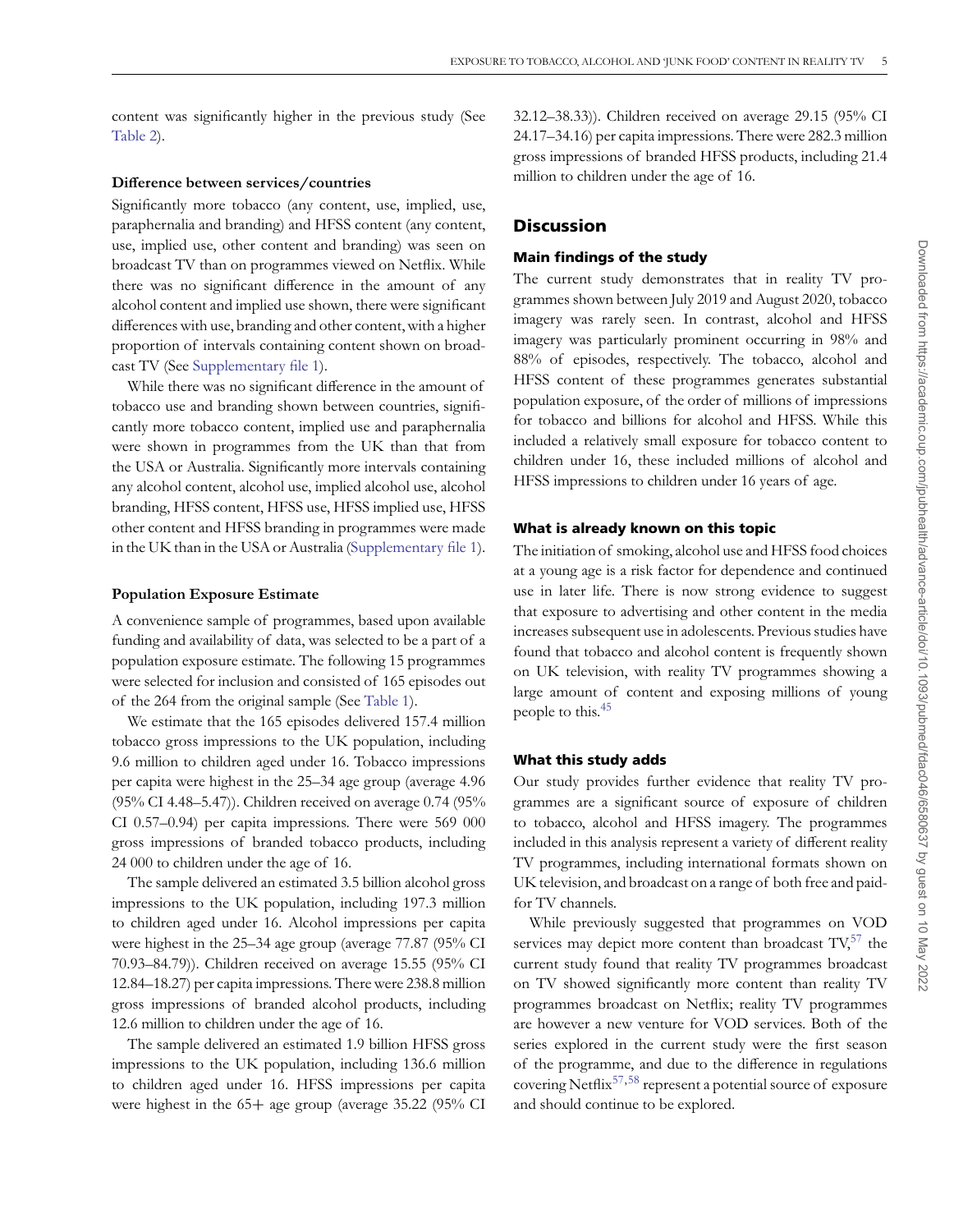The current study suggests that the amount of content shown in reality TV programmes is dependent on the country in which the programme is made, with significantly more content, particularly brands, being shown in programme made in the UK than in the USA and Australia. While the Ofcom Broadcasting Code prevents paid-for alcohol product placement, brands can appear in programmes if they are considered 'editorially justified' and were acquired at no significant value, with no providers being paid for the product. $32,59$  $32,59$ We have previously suggested that alcohol producers may be using reality TV programmes to circumvent the Ofcom Broadcasting  $code; ^{45}$  $code; ^{45}$  $code; ^{45}$  the current study continues to show that alcohol brands are receiving widespread exposure to this content through these programmes. In the UK, product placement of HFSS products is not currently prohibited, which may lead to an increase in branded content featuring in programmes rather than advertisements as the proposed watershed ban on HFSS advertisements is introduced, similar to what has been previously seen with alcohol and tobacco content[.43](#page-7-11)–[45](#page-7-12) We also saw evidence of food delivery services using programmes to promote their services, which may represent a way to continue to promote these services despite an advertisement ban. Despite a ban on paid-for alcohol product placement, alcohol brands were more regularly featured in reality TV programmes than HFSS brands, which are not currently prohibited, suggesting that the current restrictions are ineffective at preventing brand exposure in programmes.

While our previous analyses have focussed on a single show, or a small sample of shows shown during a small period of time, the current study shows that tobacco, alcohol and HFSS content are shown on a variety of different reality TV programmes throughout the year, appealing to different demographics, potentially highlighting that young people may be continually exposed to this content through different shows.

We found evidence of cross-border marketing in the current study, with brands being seen almost exclusively in specific programmes. By featuring these products in reality TV programmes, brands are gaining exposure not only to a domestic audience but also internationally, with the potential to bypass country-specific regulation on alcohol marketing.

The current study continues to show that reality TV programmes are viewed by young people and expose them to alcohol and tobacco content, contrary to section 1.10 of the Ofcom Broadcasting Code.<sup>32</sup> Furthermore, the Ofcom Broadcasting Code does not cover HFSS content, however, section 1, which includes controls on tobacco and alcohol, is led by the following principle: 'To ensure that people under 18 are protected'. As exposure to HFSS content is causally linked to HFSS consumption and therefore the morbidity and mortality are associated with this throughout the lifespan, the current regulation regarding the inclusion of this content in television programmes should be reviewed.

<span id="page-5-0"></span>The obesity policy context in the UK is currently changing with HFSS advertisements moving until after the 9 pm watershed,<sup>33</sup> however, this does not include HFSS programme content or exempt content. The current study highlights that HFSS content and branding occurs in programmes and young people will likely continue to be exposed to this content. Stricter controls are needed to prevent this as-yet unregulated promotion of HFSS foods through programme content; a ban on advertisements should include brands shown in programmes.

#### **Limitations of this study**

The current study explored content in a large sample of programmes across a large period of time; however, the authors acknowledge that they may not have explored content in every programme shown during this period due to the wide variety of channels available in the UK. A sample of programmes coded were included in population exposure calculations; the true exposure to content in the total amount of programmes coded is likely higher than that reported; furthermore, these programmes are often repeated on other channels and these programmes are also available in countries other than the UK. The study was ongoing during the 2020 Covid-19 pandemic and the subsequent 'lockdown' in the UK. As a result, series finished early, such as Made in Chelsea season 19, and programmes were adapted to continuing with the ongoing situation, such as Gemma Collins: Diva on Lockdown. This likely affected the number of programmes included in the 1-year period. There is also evidence that the average TV viewing time increased as a result of the Covid-19 pandemic, with an increase in viewing VOD services;<sup>60</sup> two of the reality TV programmes featured in the current study were released on Netflix and likely led to widespread exposure. Unfortunately, these programmes were not included in the population exposure, due to the additional cost of obtaining viewing figures for VOD services. Future studies should explore the exposure to content on VOD services.

<span id="page-5-1"></span>Reality TV programmes feature alcohol and HFSS content. These programmes are widely viewed and seen by young people and due to the nature of reality TV, with its inspirational role models, they are likely influencing drinking and food consumption choices in young people. The current rules and regulations are not sufficient to prevent this exposure to potentially harmful content and need revision to prevent this exposure.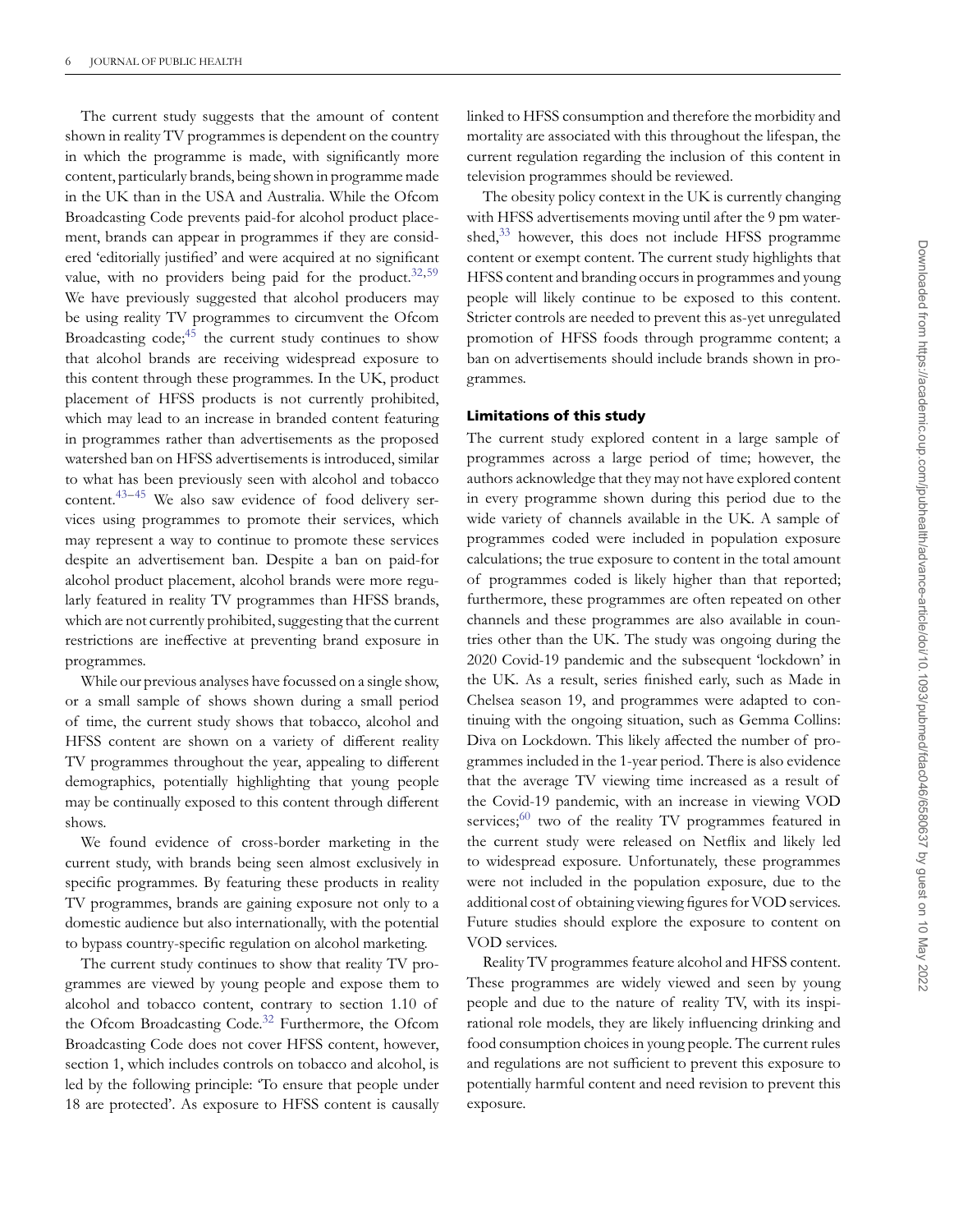# **Supplementary data**

[Supplementary data](https://academic.oup.com/jpubhealth/article-lookup/doi/10.1093/pubmed/fdac046#supplementary-data) are available at the *Journal of Public Health* online.

# **Declaration of interests**

None to declare.

# **Funding**

This work was supported by Cancer Research UK [C63710/ A27908]. The funders had no role in the study design, data collection and analysis, decision to publish or preparation of the manuscript.

## **References**

- <span id="page-6-0"></span>[1.](#page-0-0) NHS. *Statistics on Smoking, England 2020*. 2021 26/07/2021]; Available from: [https://digital.nhs.uk/data-and-information/publications/sta](https://digital.nhs.uk/data-and-information/publications/statistical/statistics-on-smoking/statistics-on-smoking-england-2020) [tistical/statistics-on-smoking/statistics-on-smoking-england-2020](https://digital.nhs.uk/data-and-information/publications/statistical/statistics-on-smoking/statistics-on-smoking-england-2020) (8 April 2022, date last accessed).
- <span id="page-6-1"></span>[2.](#page-0-1) Office for National Statistics. *Statistics on Alcohol, England 2020*. 2020 21/04/2021]; Available from: [https://digital.nhs.uk/data-and-info](https://digital.nhs.uk/data-and-information/publications/statistical/statistics-on-alcohol/2020/part-2) [rmation/publications/statistical/statistics-on-alcohol/2020/part-2](https://digital.nhs.uk/data-and-information/publications/statistical/statistics-on-alcohol/2020/part-2) (8 April 2022, date last accessed).
- <span id="page-6-2"></span>[3.](#page-0-2) Pi-Sunyer X. The medical risks of obesity. *Postgrad Med* 2009; **121**(**6**):21–33.
- <span id="page-6-3"></span>[4.](#page-0-3) NHS. *Statistics on Obesity, Physical Activity and Diet, England 2020*. 2020 19/09/2021]; Available from: [https://digital.nhs.uk/data-and-info](https://digital.nhs.uk/data-and-information/publications/statistical/statistics-on-obesity-physical-activity-and-diet/england-2020) [rmation/publications/statistical/statistics-on-obesity-physical-activi](https://digital.nhs.uk/data-and-information/publications/statistical/statistics-on-obesity-physical-activity-and-diet/england-2020) [ty-and-diet/england-2020](https://digital.nhs.uk/data-and-information/publications/statistical/statistics-on-obesity-physical-activity-and-diet/england-2020) (8 April 2022, date last accessed).
- <span id="page-6-4"></span>[5.](#page-0-4) Public Health England. *Smoking and tobacco: applying all our health*. 2017 20/08/2018]; Available from: [https://www.gov.uk/government/](https://www.gov.uk/government/publications/smoking-and-tobacco-applying-all-our-health/smoking-and-tobacco-applying-all-our-health) [publications/smoking-and-tobacco-applying-all-our-health/smo](https://www.gov.uk/government/publications/smoking-and-tobacco-applying-all-our-health/smoking-and-tobacco-applying-all-our-health) [king-and-tobacco-applying-all-our-health](https://www.gov.uk/government/publications/smoking-and-tobacco-applying-all-our-health/smoking-and-tobacco-applying-all-our-health) (8 April 2022, date last accessed).
- <span id="page-6-5"></span>[6.](#page-0-5) Bonomo YA, Bowes G, Coffey C *et al.* Teenage drinking and the onset of alcohol dependence: a cohort study over seven years. *Addiction* 2004;**99**(**12**):1520–8.
- <span id="page-6-6"></span>[7.](#page-0-6) Birch LL. Psychological influences on the childhood diet. *J Nutr* 1998;**128**(**2**):407S–10S.
- 8. Boreham C, Robson PJ, Gallagher AM *et al.* Tracking of physical activity, fitness, body composition and diet from adolescence to young adulthood: The young hearts project, Northern Ireland. *Int J Behav Nutr Phys Act* 2004;**1**(**1**):14.
- 9. Daniels SR, Jacobson MS, McCrindle BW *et al.* American Heart Association Childhood Obesity Research Summit Report. *Circulation* 2009;**119**(**15**):e489–517.
- 10. Singh AS, Mulder C, Twisk JW *et al.* Tracking of childhood overweight into adulthood: a systematic review of the literature. *Obes Rev* 2008;**9**(**5**):474–88.
- 11. Mamun AA, Hayatbakhsh MR, O'Callaghan M *et al.* Early overweight and pubertal maturation - pathways of association with young adults' overweight: a longitudinal study. *Int J Obes (Lond)* 2009;**33**(**1**):14–20.
- 12. Venn AJ, Thomson RJ, Schmidt MD *et al.* Overweight and obesity from childhood to adulthood: a follow-up of participants in the 1985 Australian Schools Health and Fitness Survey. *Med J Aust* 2007;**186**(**9**):458–60.
- <span id="page-6-7"></span>[13.](#page-0-7) Geserick M, Vogel M, Gausche R *et al.* Acceleration of BMI in Early Childhood and Risk of Sustained Obesity. *N Engl J Med* 2018; **379**(**14**):1303–12.
- <span id="page-6-8"></span>[14.](#page-0-8) National Center for Chronic Disease Prevention and Health Promotion (US) Office on Smoking and Health (ed). US Department of Health and National Services. In: *Preventing tobacco use among youth and young adults: A report of the Surgeon General* . Atlanta, GA: Centers for Disease Control and Prevention, 2012.
- 15. Anderson P, de Bruijn A, Angus K *et al.* Impact of alcohol advertising and media exposure on adolescent alcohol use: a systematic review of longitudinal studies. *Alcohol Alcohol* 2009;**44**(**3**):229–43.
- 16. Smith L, Foxcroft DR. The effect of alcohol advertising, marketing and portrayal on drinking behaviour in young people: systematic review of prospective cohort studies. *BMC Public Health* 2009;**9**(**1**): 51.
- 17. Hanewinkel R, Sargent JD, Hunt K *et al.* Portrayal of alcohol consumption in movies and drinking initiation in low-risk adolescents. *Pediatrics* 2014;**133**(**6**):973–82.
- 18. Chang F, Miao NF, Lee CM *et al.* The association of media exposure and media literacy with adolescent alcohol and tobacco use. *J Health Psychol* 2016;**21**(**4**):513–25.
- 19. Leonardi-Bee J, Nderi M, Britton J. Smoking in movies and smoking initiation in adolescents: systematic review and meta-analysis. *Addiction* 2016;**111**(**10**):1750–63.
- 20. U.S. Department of Health and Human Services. *Preventing Tobacco Use Among Youth and Young Adults: A Report of the Surgeon General* . Atlanta, GA: U.S. Department of Health and Human Services, Centers for Disease Control and Prevention, National Center for Chronic Disease Prevention and Health Promotion, Office on Smoking and Health, 2012.
- 21. U.S. Department of Health and Human Services. *The Health Consequences of Smoking: 50 Years of Progress: A Report of the Surgeon General* . Atlanta, GA: U.S. Department of Health and Human Services, Centers for Disease Control and Prevention, National Center for Chronic Disease Prevention and Health Promotion, Office on Smoking and Health, 2014.
- 22. National Cancer Institute. *The Role of the Media in Promoting and Reducing Tobacco Use. Tobacco Control Monograph No. 19*. Bethesda, MD: U.S. Department of Health and Human Services, National Institutes of Health, 2008.
- 23. Boyland EJ, Nolan S, Kelly B *et al.* Advertising as a cue to consume: a systematic review and meta-analysis of the effects of acute exposure to unhealthy food and nonalcoholic beverage advertising on intake in children and adults. *Am J Clin Nutr* 2016;**103**(**2**):519–33.
- 24. Institute for Social Marketing. *High Fat, Salt, Sugar Foods Marketing, Purchase and Consumption: Evidence for PAS 2500*. Stirling: The University of Stirling, 2014.
- 25. Cancer Research-UK. *Under pressure: New evidence on young people's broadcast marketing exposure in the UK* . London: Cancer Research UK, 2018.
- 26. Cancer Research UK. *10 years on: new evidence on TV marketing and junk food consumption amongst 11–19 year olds 10 years after broadcast regulations*. London: Cancer Research UK, 2018.